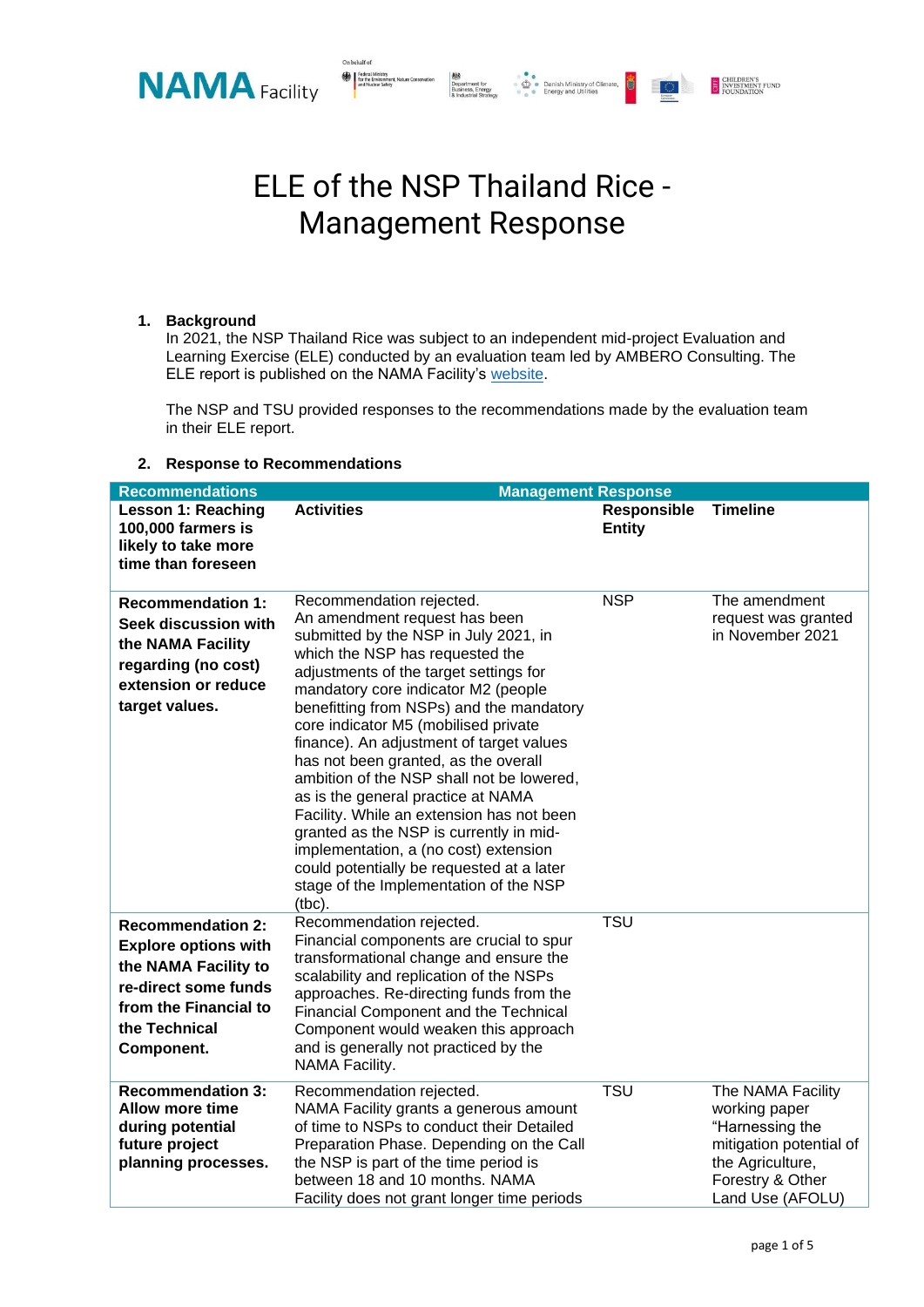

On behalf of

|                                                                                                                                                                                                                                                                                                                                                                                                                                                                     | to NSPs to ensure that the ambitious and<br>competitive nature of the NAMA Facility<br>application process remains. Due to the<br>complexity of NSPs in the AFOLU sector,<br>NAMA Facility has undertaken research<br>on NSPs in this sector and has published<br>a paper on lessons learnt to support<br>NSPs in the AFOLU sector.                                                                                                                                                                                                                                                                                                                                                      |            | sector: Lessons<br>learnt from the<br><b>NAMA Facility</b><br>Portfolio (2013-2020)<br>has been published<br>in March 2022 |
|---------------------------------------------------------------------------------------------------------------------------------------------------------------------------------------------------------------------------------------------------------------------------------------------------------------------------------------------------------------------------------------------------------------------------------------------------------------------|------------------------------------------------------------------------------------------------------------------------------------------------------------------------------------------------------------------------------------------------------------------------------------------------------------------------------------------------------------------------------------------------------------------------------------------------------------------------------------------------------------------------------------------------------------------------------------------------------------------------------------------------------------------------------------------|------------|----------------------------------------------------------------------------------------------------------------------------|
| Lesson 2: Even a 0%<br>interest loan is yet<br>another debt for a<br>farmer.                                                                                                                                                                                                                                                                                                                                                                                        |                                                                                                                                                                                                                                                                                                                                                                                                                                                                                                                                                                                                                                                                                          |            |                                                                                                                            |
| <b>Recommendation 1:</b><br><b>Consider supporting</b><br>the uptake of land<br>laser levelling via a<br>subsidy, though,<br>whether a subsidy<br>suffices to generate<br>uptake cannot be<br>fully predicted by the<br>analysis. Revise the<br>suitability of<br>repayment periods<br>based on rice<br>production cycles in<br>the target region.                                                                                                                  | Recommendation accepted.<br>The NSP has submitted an amendment<br>request in July 2021 to request a re-<br>structuring of the financial mechanism,<br>among other requests. The re-structuring<br>of the financial mechanism and hence, an<br>establishment of a subsidy mechanism<br>has been granted by Donors in November<br>2021 and is implemented by the NSP.<br>The new financial mechanism will entail<br>two subsidies, one for farmers and one for<br>service providers to ensure both supply<br>and demand within the remaining<br>implementation period. This will ensure<br>the highest probability of successfully<br>introducing and demonstrating the<br>business model. | <b>NSP</b> | The amendment<br>request was granted<br>in November 2021                                                                   |
| <b>Recommendation 2:</b><br><b>Discuss with the</b><br><b>NAMA Facility on to</b><br>what extent<br>supporting collateral<br>for Bank of<br><b>Agriculture and</b><br><b>Agricultural</b><br><b>Cooperatives (BAAC)</b><br>(e.g., through<br>guarantees) for the<br>service providers or<br>even farmers would<br>be an option for the<br>NSP to (a) generate<br>access to finances<br>and (b) reduce<br>investment risk for<br>economically weak<br>entrepreneurs. | Recommendation rejected.<br>While the recommendation is valid and<br>reasonable, recommendation 1 of<br>providing a direct subsidy for farmers and<br>service providers is considered to provide<br>stronger incentives for the uptake of land<br>laser levelling, and a combination of the<br>two recommendations is considered to be<br>inefficient.                                                                                                                                                                                                                                                                                                                                   | <b>NSP</b> |                                                                                                                            |
| Lesson 3:<br>Introducing a new<br>technology in<br>agriculture is likely<br>to need more time for<br>uptake than                                                                                                                                                                                                                                                                                                                                                    |                                                                                                                                                                                                                                                                                                                                                                                                                                                                                                                                                                                                                                                                                          |            |                                                                                                                            |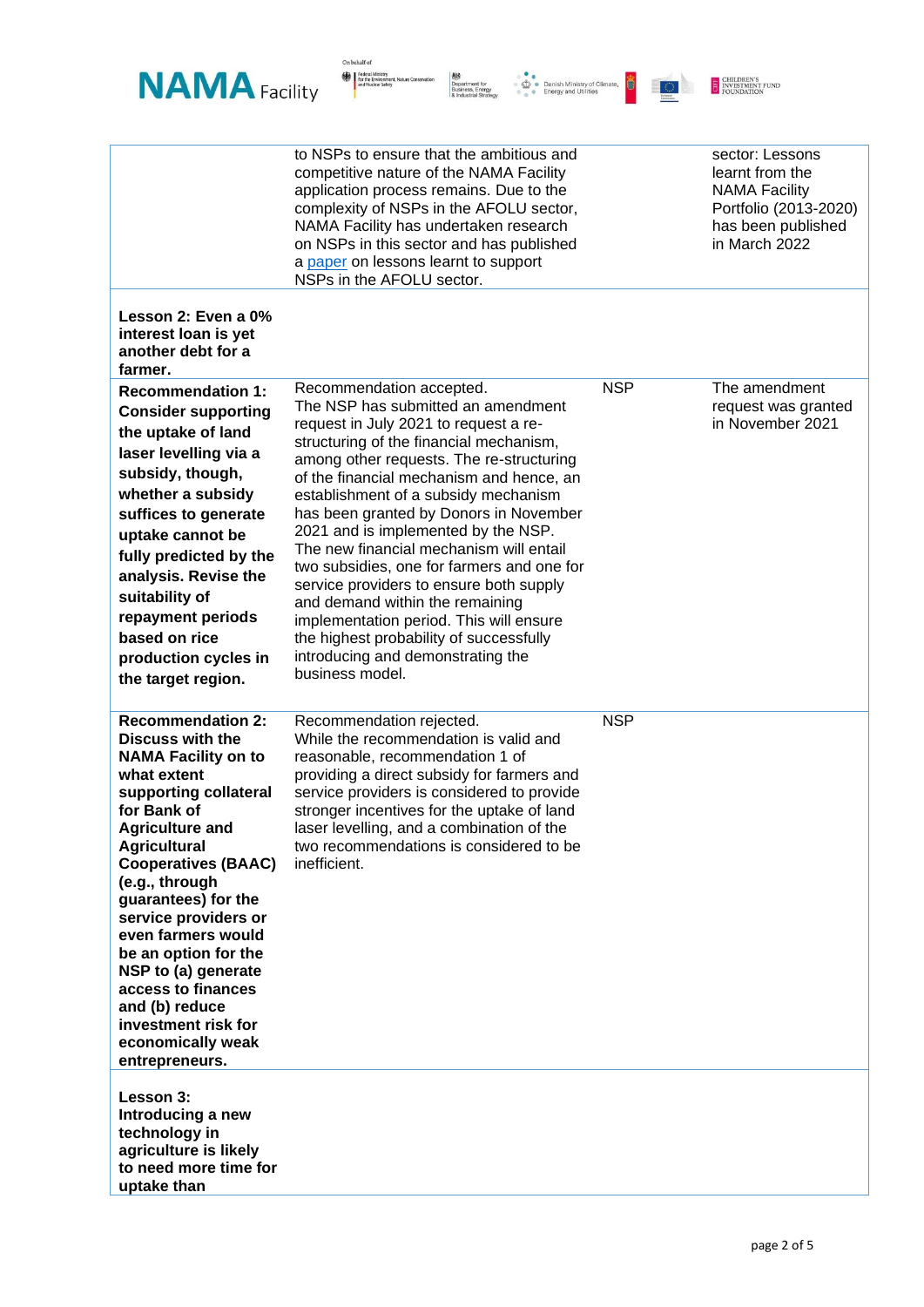







| anticipated when<br>designing the project                                                                                                                                                                           |                                                                                                                                                                                                                                                                                                                                                                                                                                                                                                                                                                                              |            |                                                                                         |
|---------------------------------------------------------------------------------------------------------------------------------------------------------------------------------------------------------------------|----------------------------------------------------------------------------------------------------------------------------------------------------------------------------------------------------------------------------------------------------------------------------------------------------------------------------------------------------------------------------------------------------------------------------------------------------------------------------------------------------------------------------------------------------------------------------------------------|------------|-----------------------------------------------------------------------------------------|
| <b>Recommendation 1:</b><br>Seek discussion with<br><b>NAMA Facility</b><br>regarding (no cost)<br>extension. Allowing<br>for at least one more<br>rice season (2023) to<br>generate uptake<br>should be discussed. | Please see lesson 1, recommendation 1.                                                                                                                                                                                                                                                                                                                                                                                                                                                                                                                                                       | <b>NSP</b> |                                                                                         |
| <b>Recommendation 2:</b><br><b>Convince farmers bit</b><br>by bit, starting with<br>younger farmers.                                                                                                                | Recommendation partially accepted.<br>The NSP has followed this approach<br>since inception. The NSP has started with<br>focusing on farmer groups that have a<br>track record of adopting new<br>technologies. Within these farmer groups,<br>all members have been targeted both<br>young and old, female and male farmers.<br>Experience shows that working with<br>farmer groups is more effective than<br>targeting individual farmers.                                                                                                                                                 | <b>NSP</b> | Ongoing, until July<br>2023.                                                            |
| <b>Recommendation 3:</b><br><b>Allow more time</b><br>during any potential<br>future project<br>planning processes.<br>This should help<br>ensure causal<br>pathways are valid<br>and properly<br>articulated.      | Please see lesson 1, recommendation 3.                                                                                                                                                                                                                                                                                                                                                                                                                                                                                                                                                       | <b>TSU</b> |                                                                                         |
| <b>Lesson 4: Access to</b><br>finance for farmers<br>needs to be linked to<br>their financial<br>literacy                                                                                                           |                                                                                                                                                                                                                                                                                                                                                                                                                                                                                                                                                                                              |            |                                                                                         |
| <b>Recommendation 1:</b><br><b>Assess options to</b><br>address aspects of<br>financial literacy and<br>economic farming<br>within the NSP.                                                                         | Recommendation partially accepted.<br>The NSP is practicing the following<br>approach: When promoting mitigation<br>technologies, the financial<br>aspects/benefits of adopting the<br>technologies have always been<br>emphasized, as this is the main incentive<br>for adoption. However, training farmers in<br>bookkeeping and accounting is beyond<br>the scope of the NSP. The implementing<br>partner of the NSP, the Bank for<br><b>Agriculture and Agricultural Cooperatives</b><br>(BAAC) provides service providers with<br>financial advice when taking investment<br>decisions. | <b>NSP</b> | Ongoing, until July<br>2023.                                                            |
| <b>Recommendation 2:</b><br><b>Encourage future/</b><br>other NSPs in<br>agricultural<br>smallholder settings<br>to consider the need                                                                               | Recommendation accepted.<br>The need to improve financial literacy and<br>increase awareness of financial products<br>in smallholder settings is a crucial barrier<br>witnessed in agricultural settings globally<br>and needs to be addressed by NSPs. Due                                                                                                                                                                                                                                                                                                                                  | <b>TSU</b> | The NAMA<br>Facility working<br>paper "Harnessing<br>the mitigation<br>potential of the |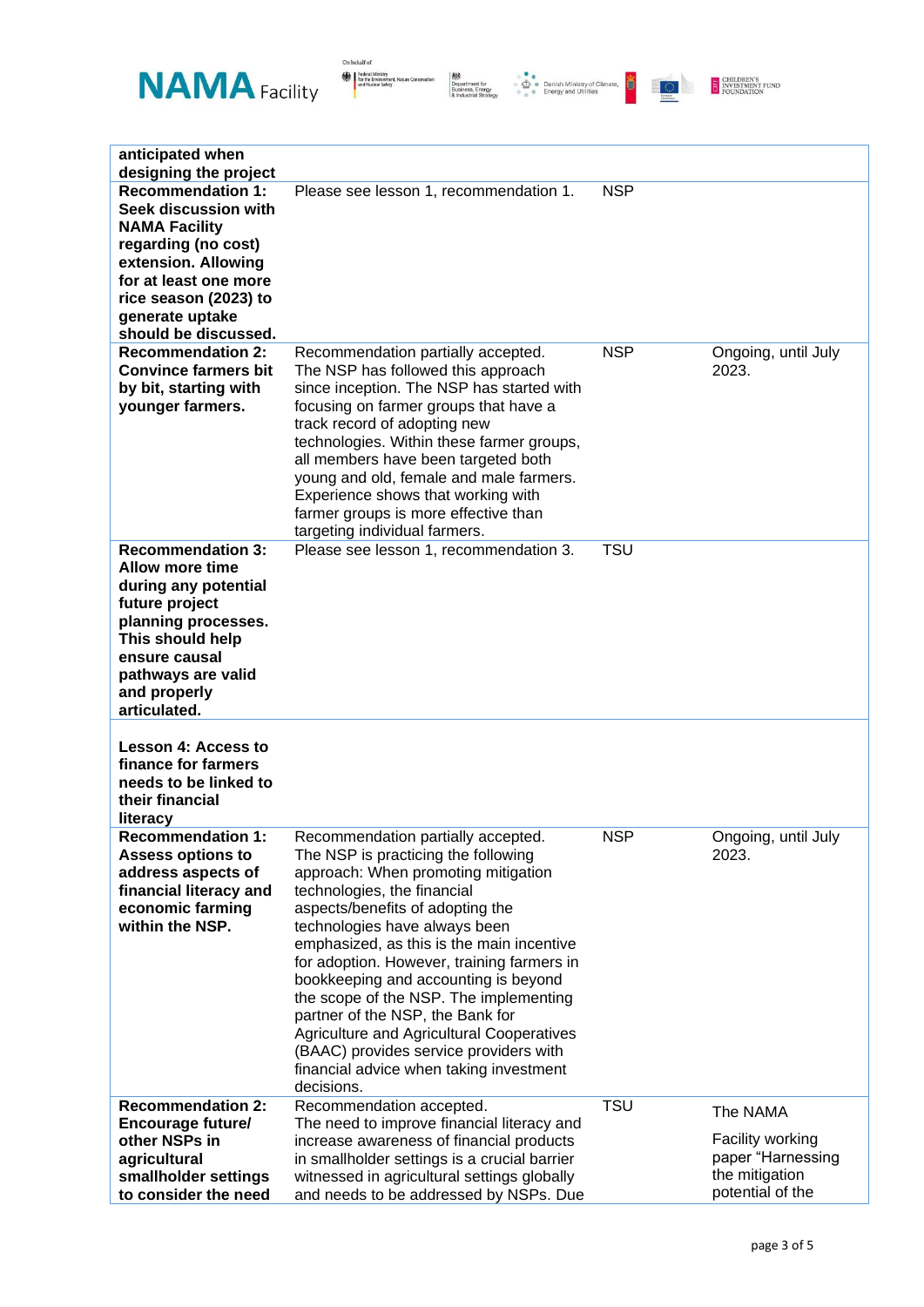

On behalf of  $% \left\vert \left( \delta _{i},\delta _{j}\right) \right\rangle$ 

| for parallel activities<br>on financial literacy                                                                                                                                                                                       | to the complexity of NSPs in the AFOLU<br>sector, the Technical Support Unit<br>undertook research on the NAMA Facility<br>portfolio and current trends and has<br>published a paper to share lessons learnt<br>and recommendations to support NSPs in<br>the AFOLU sector. One recommendation<br>(amongst others) is the need for technical<br>assistance and awareness raising<br>activities to support financial literacy,<br>especially in smallholder settings.                                                                                                                                                                                                                                                                                                                                            |            | Agriculture, Forestry<br>& Other Land Use<br>(AFOLU) sector:<br>Lessons learnt from<br>the NAMA Facility<br>Portfolio (2013-2020)<br>has been published<br>in March 2022                                                                                            |
|----------------------------------------------------------------------------------------------------------------------------------------------------------------------------------------------------------------------------------------|-----------------------------------------------------------------------------------------------------------------------------------------------------------------------------------------------------------------------------------------------------------------------------------------------------------------------------------------------------------------------------------------------------------------------------------------------------------------------------------------------------------------------------------------------------------------------------------------------------------------------------------------------------------------------------------------------------------------------------------------------------------------------------------------------------------------|------------|---------------------------------------------------------------------------------------------------------------------------------------------------------------------------------------------------------------------------------------------------------------------|
| <b>Lesson 5: Access to</b><br>finance in the<br>agricultural sector<br>needs to be based on<br>a thorough analysis<br>of credit worthiness<br>and credit<br>willingness of<br>farmers and service<br>providers.                        |                                                                                                                                                                                                                                                                                                                                                                                                                                                                                                                                                                                                                                                                                                                                                                                                                 |            |                                                                                                                                                                                                                                                                     |
| <b>Recommendation 1:</b><br><b>Encourage other</b><br><b>NSPs in agricultural</b><br>smallholder settings<br>to consider the<br>eligibility/willingness<br>of farmers/service<br>providers to access<br>offered financial<br>products. | Recommendation accepted.<br>A thorough assessment of target groups,<br>including the willingness to invest into the<br>offered financial products forms a crucial<br>part of the Detailed Preparation Phase.<br>Therefore, NSPs are requested to<br>conduct a market analysis and a target<br>group analysis. As financial literacy and<br>financial awareness is especially critical in<br>agricultural and smallholder settings, this<br>particular recommendation has been<br>elaborated in the NAMA Facility paper on<br>lessons learnt on the AFOLU sector. It is<br>expected that these lessons learnt and<br>recommendations support NSPs in the<br>AFOLU sector. Further, the lessons learnt<br>are distributed in NAMA Facility to ensure<br>support for other NSPs in the sector at<br>NAMA Facility. | <b>TSU</b> | The NAMA<br>Facility working<br>paper "Harnessing<br>the mitigation<br>potential of the<br>Agriculture, Forestry<br>& Other Land Use<br>(AFOLU) sector:<br>Lessons learnt from<br>the NAMA Facility<br>Portfolio (2013-2020)<br>has been published<br>in March 2022 |
| <b>Lesson 6: Working</b><br>on climate change<br>issues in the<br>agricultural sector<br>needs an adaptation<br>and a livelihood<br>component.                                                                                         |                                                                                                                                                                                                                                                                                                                                                                                                                                                                                                                                                                                                                                                                                                                                                                                                                 |            |                                                                                                                                                                                                                                                                     |
| <b>Recommendation 1:</b><br>Keep tailoring your<br>messages about the<br><b>NSP benefits to the</b><br>audience: focus on<br>mitigation towards<br>the NAMA Facility<br>and adaptation<br>towards farmers.                             | Recommendation accepted.<br>The NSP is practicing the following<br>approach: When promoting mitigation<br>technologies towards farmers (and<br>service providers) two aspects are<br>emphasised: i) the financial benefits of<br>adopting the technologies; ii) the climate<br>resilience (adaptation) benefits of<br>adopting the technologies.                                                                                                                                                                                                                                                                                                                                                                                                                                                                | <b>NSP</b> | Ongoing, until July<br>2023.                                                                                                                                                                                                                                        |